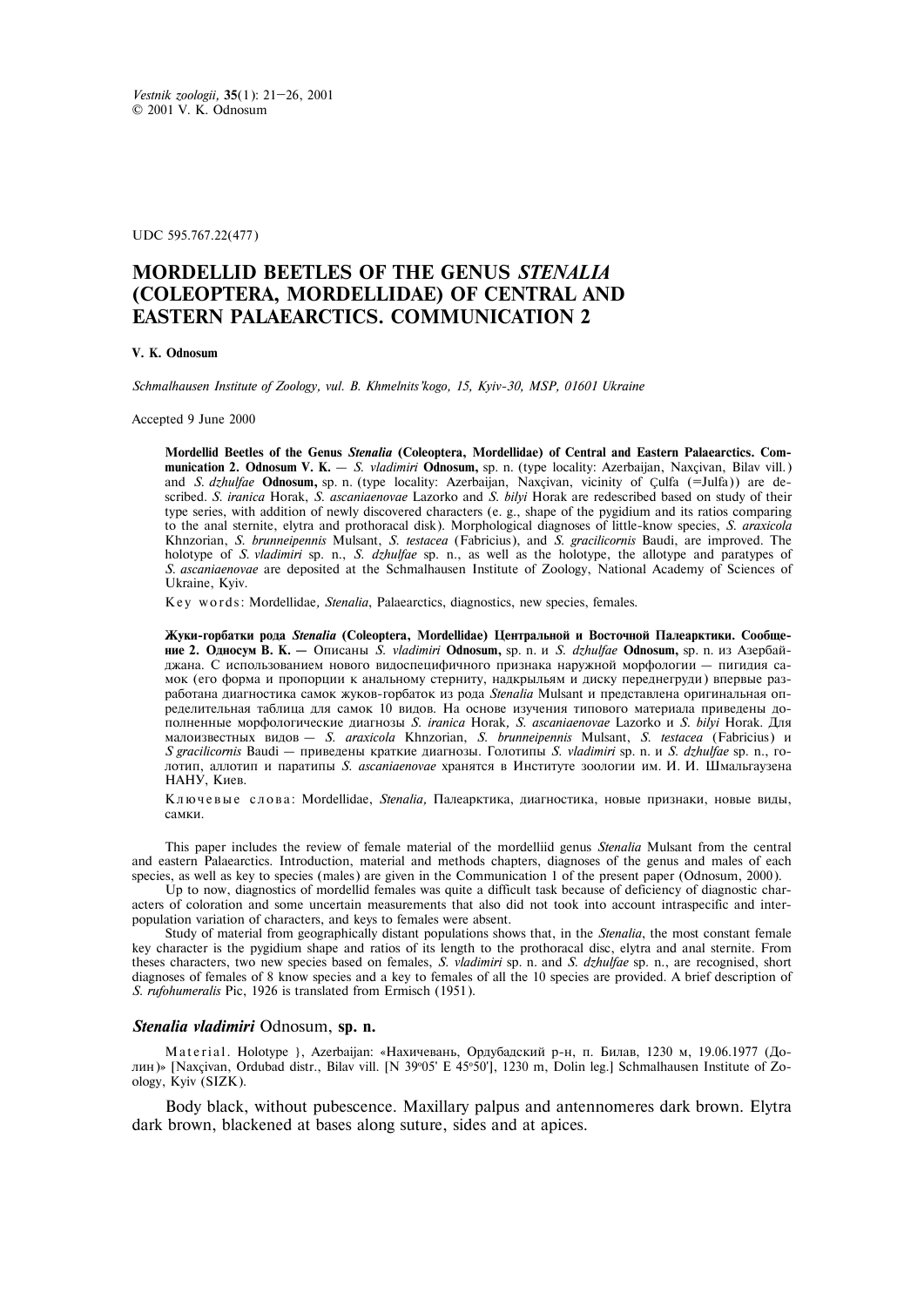

Fig. 1. *Stenalia vladimiri* (holotypus, }): *1* – head; *2* – maxillary palpus; *3* – antenna; *4* – prothoracal disc; *5* – pygidium; *6* – hind tibia and tarsomeres.

Рис. 1. *Stenalia vladimiri* (голотип,  $\varphi$ ): *1* – голова; *2* – нижне-челюстные щупики; *3* – усики; *4* – диск переднегруди; *5* – пичелюстные щупики; *3* – усики; *4* – гидий; *6* — задняя голень и лапки.

#### *Stenalia dzhulfae* Odnosum**, sp. n.**

M a t e r i a l . Holotype }, Azerbaijan: «Нахичевань, окр. пгт Джульфа, 7. 06. 1980 (Ермоленко)» [Naxcivan, vicinity of Çulfa (=Jolfa, N 38º57' E 45º37'), Ermolenko leg.] (SIZK).

Body black. Abdominal sternites with dense long appressed pubescence. Maxillary palpus and antenna and fore legs brown. Elytra light brown, darkened at bases along suture and along sides; apical darkening hardly expressed.

Head (fig. 1, *1*) at frons conspicuously flattened, slightly transverse, only 1.15 times wider than long. Temples indistinct, temporal angle widely rounded, arcuate. Eyes rounded oval. Apical joint of maxillary palpus (fig. 1, *2*) narrow triangular, 2.6 times longer than wide. Antennomeres 6-10 (fig. 1, *3*) 1.1 times as long as wide at apex each.

Prothoracal disc (fig. 1, *4*) as long as wide, lateral sides concave from base to middle, widened towards its apex, broadly arcuate, convex; its posterior corners strongly raised, slightly blunt. Prothoracal disc in lateral aspect with conspicuously S-shaped sinuate sides. Elytra 2.75 times longer than combined width at shoulders 2.7 longer than prothoracal disc.

Pygidium (fig. 1, *5*) with medial carina, 2.0 times as long as wide at base, its sides straight in basal two thirds, sharply incurved and narrowed in apical third; 1.8 times longer than anal sternite, 2.5 times shorter than elytra, and as long as prothoracal disc.

Fore tibia curved medially, on medial surface without setae. Hind tibia (fig. 1, *6*) with 2 lateral ridges, parallel to apical margin, 1<sup>st</sup> ridge at basal third of its length, 2/3 as long as tibia width, 2<sup>nd</sup> at apical third, reaching only half of its width; hind tarsomeres 1 and 2 each with short ridge parallel to their apical margins. Body length 6.1 mm.

Etymology. The species is named in honour of Prof. Dr. Vladimir G. Dolin, who collected the holotype of this species.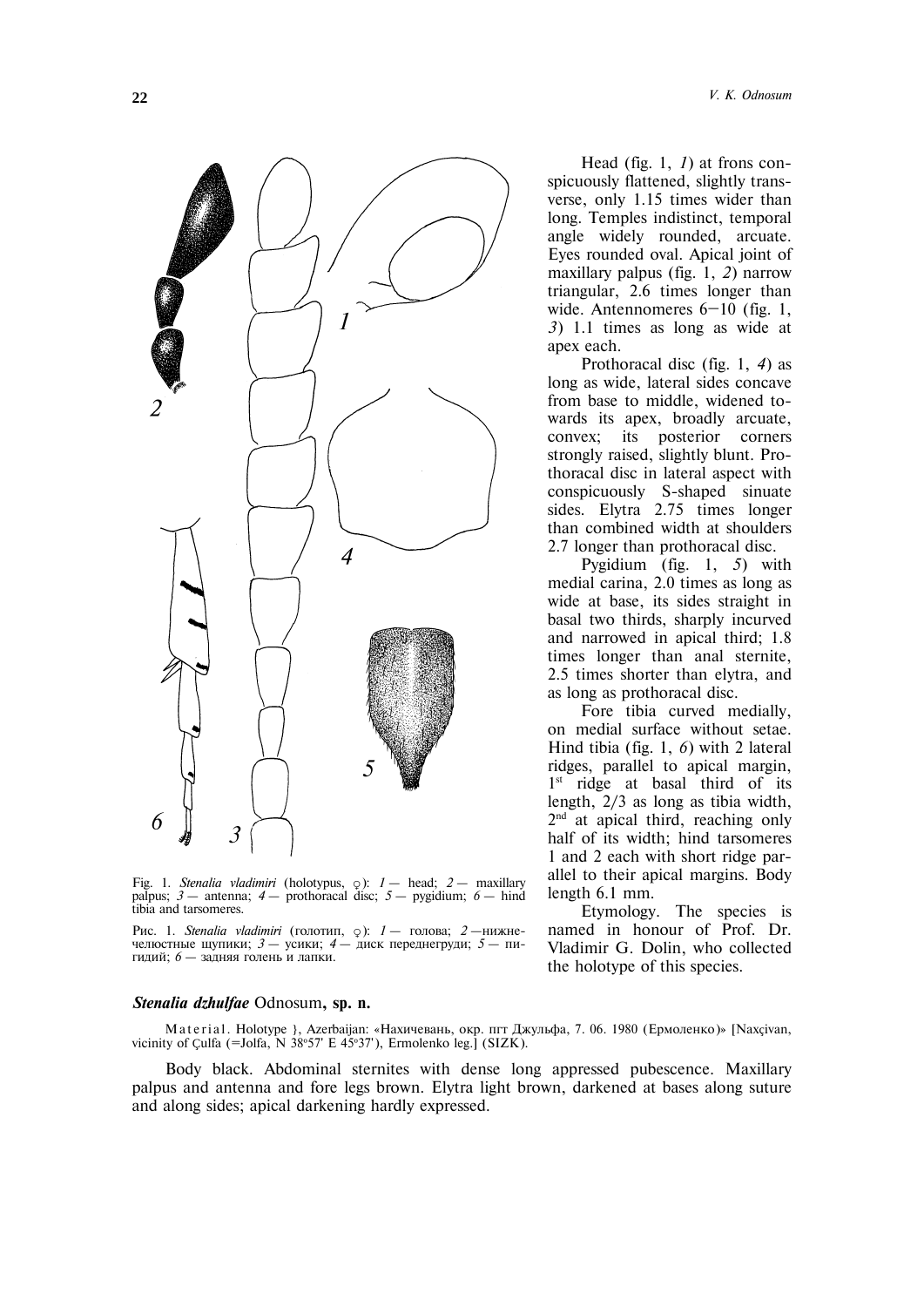Head (fig. 2, *1*) at frons slightly convex, transverse, 1.25 times wider than long. Temples narrow, temporal angle widely rounded, arcuate. Eyes more or less oval, elongate at anterior margin. Apical joint of maxillary palpus (fig. 2, *2*) lanceolate, 3.5 times longer than wide at apical third. Antennomeres 6—10 (fig. 2, *3*) 1.17—1.2 times as long as wide at apex each.

Prothoracal disc (fig. 2, *4*) as long as wide, its lateral sides divergent from base to apex, widened towards its apex, broadly arcuate, convex; posterior corners rounded. Sides straight in lateral aspect. Elytra 2.45 times longer than combined width at shoulders 2.5 longer than prothoracal disc.

Pygidium (fig. 2, *5*) without medial carina, 1.6 times as long as wide at base, its sides arcuate, convergent towards apex, 3.3 times shorter than elytra, 1.5 times shorter than prothoracal disc and 2.0 times longer than anal sternite.

Fore tibia almost straight, of equal length at every section, on medial surface without setae. Hind tibia (fig. 2, *6*) with 2 lateral ridges, parallel to apical margin:  $1<sup>st</sup>$  ridge at middle of its length,  $2<sup>nd</sup>$  at apical quarter, both reaching only half of tibia width; hind tarsomeres  $1-3$  each with ridge at their apical quarters. Body length 6.3 mm.

Etymology. The species is named for its type locality.



Fig. 2. *Stenalia dzhulfae* (holotypus, }): *1* – head; *2* – maxillary palpus; *3* – antenna; *4* – prothoracal disc; *5* – pygidium; *6* – hind tibia and tarsomeres.

Рис. 2. *Stenalia dzhulfae* (голотип, 9): *1* – голова; 2 – нижнечелюстные щупики;  $3 -$  усики;  $4 -$  диск переднегруди;  $5 -$  пигидий;  $6$ задняя голени и лапки.

# *Stenalia araxicola* Khnzorian, 1957

Material. Tunis: }, «10.06. <1>913 (Пастухов)» (ZISP); Greece: 2 }, Creta, Gortys, 13.06.1981 (Bily leg.) (Horak coll.), Russia: }, «Белгородская обл., лес на Ворскле, 07.1955 (Рихтер)» [Belgorod oblast, woods on Vorskla River] (ZISP); Armenia: 3 }, «Армения, Хосровский запов, п. Мегри, 18.06.1977 (Долин, Толканиц)» [Megri, Khosrov Natural Reserve, Dolin & Tolkanitz leg. ]; }, 8.06.1980. }, 18.06.1980. 2 }, 10.06.1982. 3 }, «ï. Веди, 1.06.1982» [Vedi] (SIZK); Azerbaijan: }, «Нахичевань, Ордубадский р-н, п. Билав, 15.06.1980 (Ермоленко)» [Naxçivan, Ordubad distr., Bilav vill., Ermolenko leg.] (SIZK); Uzbekistan: }, «Бухара, Хармандæàó, 29. 06. 1910 (Çàðóäíûé)» [Bukhara, Kharmanjau, Zarudny leg.]; }, «Kaufmanovskaja, Taschkent, 1.06.1928 (Nikitin)»; «Кашкадарьинск. обл., окр. Бухары, Катташи, 18.05.1931 (Гуссаковский)» [vicinity of Bukhara,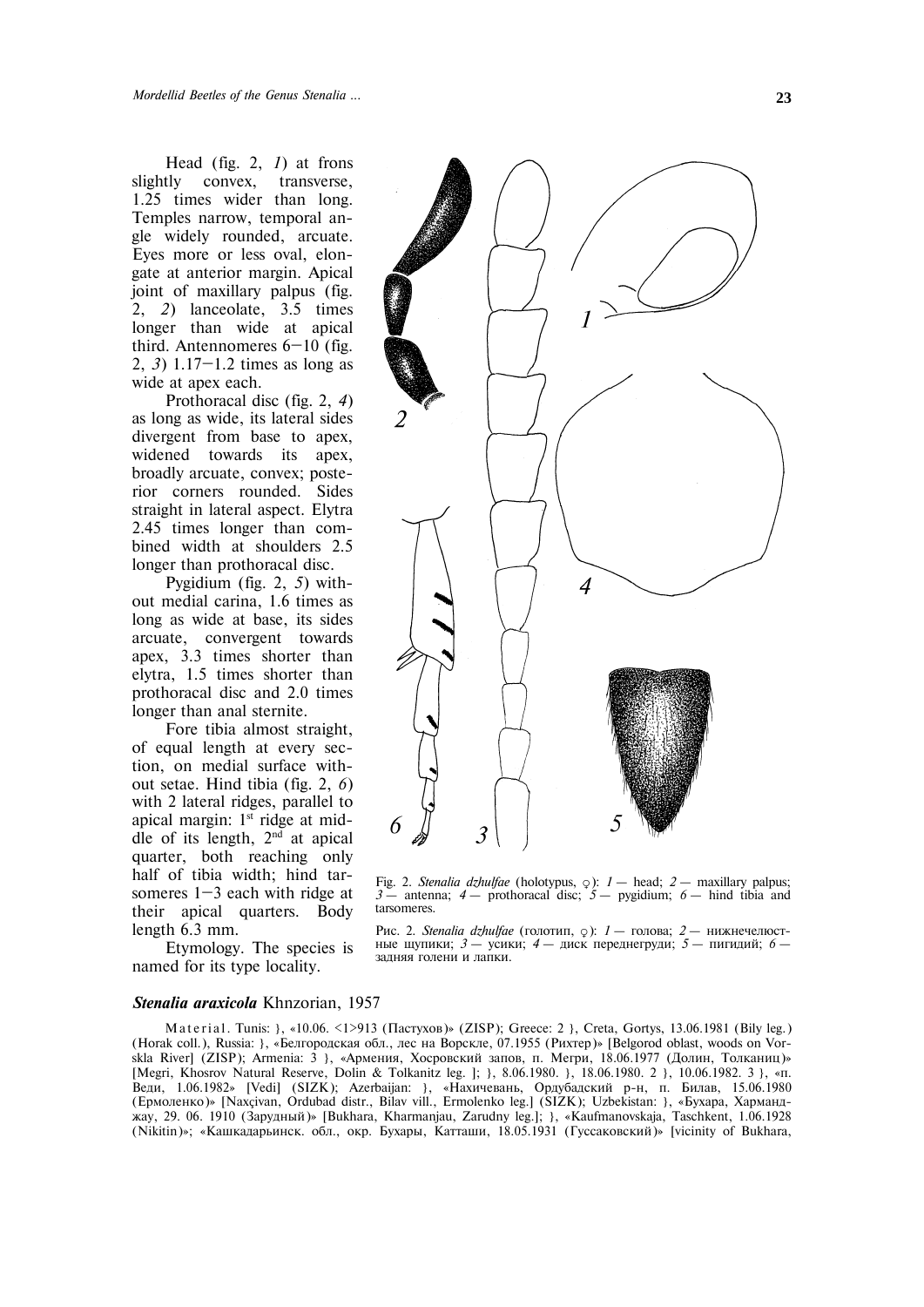Kattashi, Gussakovski leg.] (ZISP); }, «Узбекистан, Сурхандарьинская обл., 30 км ЮВ г. Денау, 22.05.1982 (Долин)» [Surkhandarya prov., 30 km SE of Denau, Dolin leg. ]; Turkmenistan: }, «Туркмения, зап-к Репетек, 19.05.1992 (Нестеров)» (SIZK). }, «Керман, стр. Мекран, 17–18.03.1901 (Зарудный)» [Kerman, formerly Mekhran, Zarudny leg.] (Semenov-Tian-Shansky collection, ZISP).

Body black. Pygidium (fig. 3, *1*) elongate, with conspicuous medial carina, its sides straight, sharply incurved and convergent at apical third, 1.6 times as long as wide at base, twice longer than anal sternite, almost as long as prothoracal disc, and 2.4 times shorter than elytra.

#### *S. ascaniaenovae* Lazorko, 1974

T y p e material: Allotype }: «Укр. <аина>, Херсонщина, Асканія-Нова, 14.06.1972. leg. W. Dolin det. W. Lazorko, 09.1973» [Ukraine, Kherson oblast, Askania-Nova] (white paper handwritten labels), paratypes: 3 } (labels as in the allotype). Non-type material: Ukraine: Luhans'k oblast: 2 }, «Луганский запов., Провальская степь, ур. Королевские склоны, 21.06.1979 (Котенко)» [Luhans'k Natural Reserve, Provalski Step, Korolevskije Sklony, Kotenko leg.]; 2 }, idem, «25.06.1983 (Односум)» [Odnosum leg.]; 2 }, «окр. г. Беловодск, пр. бер. р. Деркул, 23.06.1983» [right bank of Derkul River near Belovodsk] (SIZK); Armenia: 3 }, «Армения, Хосровский запов., п. Веди, 1.06.1980 (Ермоленко)») [Khosrov Natural Reserve, Vedi, Ermolenko leg.]; }, «6.06.1980. п. Мегри. 10.06.1987 (Ермоленко)» [idem, Megri, Ermolenko leg.]; 2 }, «Хосровский запов., уч. Чаек, 15.06.1980 (Казарян)» [idem, Chayek, Kazaryan leg.] (SIZK); Kazakhstan: 3 }, «Актюбинская обл., 15 км С г. Эмба, 11.06.1985 (Ермоленко)» [Aqtube oblast, 15 km N of Emba town, Ermolenko leg.] (SIZK); Uzbekistan: }, «Узбекистан, Аманкутан, 17.06.1996 (Байдак)» [Aman-Kutan pass 30 km S of Samarkand, Baydak leg.] (SIZK).

Body and its appendages black. Temporal angle widely rounded, arcuate. Antennomeres each 6—10 as wide as long. Elytra 2.8 times longer than their combined width at shoulders and 2.8 times longer than prothoracal disc. Hind tibia with 1 short lateral ridge, non-parallel to apical margin reaching 1/3 of tibia width; hind tarsomere 1 without 1 herdly distinguishable ridge. Pygidium (fig. 3, *2*) elongate, narrowly conical, 2.6 times longer than wide at base, 2.2 times longer than anal sternite, 2.4 times shorter than elytra, and 1.2 times longer than prothoracal disc.

#### *S. bilyi* Horak, 1978

Type material: Allotype }: "UdSSR, Tadschik. SSR, Hissar-Gebirge, 26.06.1976" (Horak coll., Praha) (white paper printed labels). N on-type material: Uzbekistan: }, «Узбекистан, Аманкутан, 17.06.1996 (Байдак)» [Aman-Kutan pass 30 km S of Samarkand, Baydak leg.] (SIZK); Tajikistan: 11 }, «Таджикистан,  $\Gamma$ армский р-н, п. Таджикабад, кишлак Ганишоу, 17.06.1987 (Односум)» [Garm distr. Ganishou village nr. Tadzhikabad, Odnosum leg.] (SIZK).

Body and its appendages black. Temporal angle rounded. Antennomeres  $6-10$  each slightly longitudinal, no more than 1.1 times longer than wide. Elytra 1.3 times longer than their combined width at shoulders and 2.85 times longer than prothoracal disc. Hind tibia with 1 very short lateral ridge, non-parallel to apical margin, reaching only 1/4 of tibia width; hind tarsomere 1 waithout ridge. Pygidium (fig. 3, 3) apically elongate, its lateral sides slightly convex, at apical third sharply incurved and convergent; 2.3—2.5 times longer than wide at base, 1.9-2.0 times longer than anal sternite, 2.4-2.5 times shorter than elytra, and in average 1.1 times longer than prothoracal disc.

#### *S. brunneipennis* Mulsant, 1856

M a t e r i a l. Azerbaijan: 2 }, «Нахичевань, Ордубадский р-н, п. Билав, 15.06.1980 (Ермоленко)» [Naxçivan, Ordubad distr., Bilav vill., Ermolenko leg.] (SIZK).

Body black. Pygidium (fig. 3, *4*) slightly elongate, its sides almost straight, in apical quarter gradually convergent, 1.8 times as long as wide at base, twice longer than anal sternite, 1.2 times shorter than prothoracal disc, and  $2.7-2.8$  times shorter than elytra.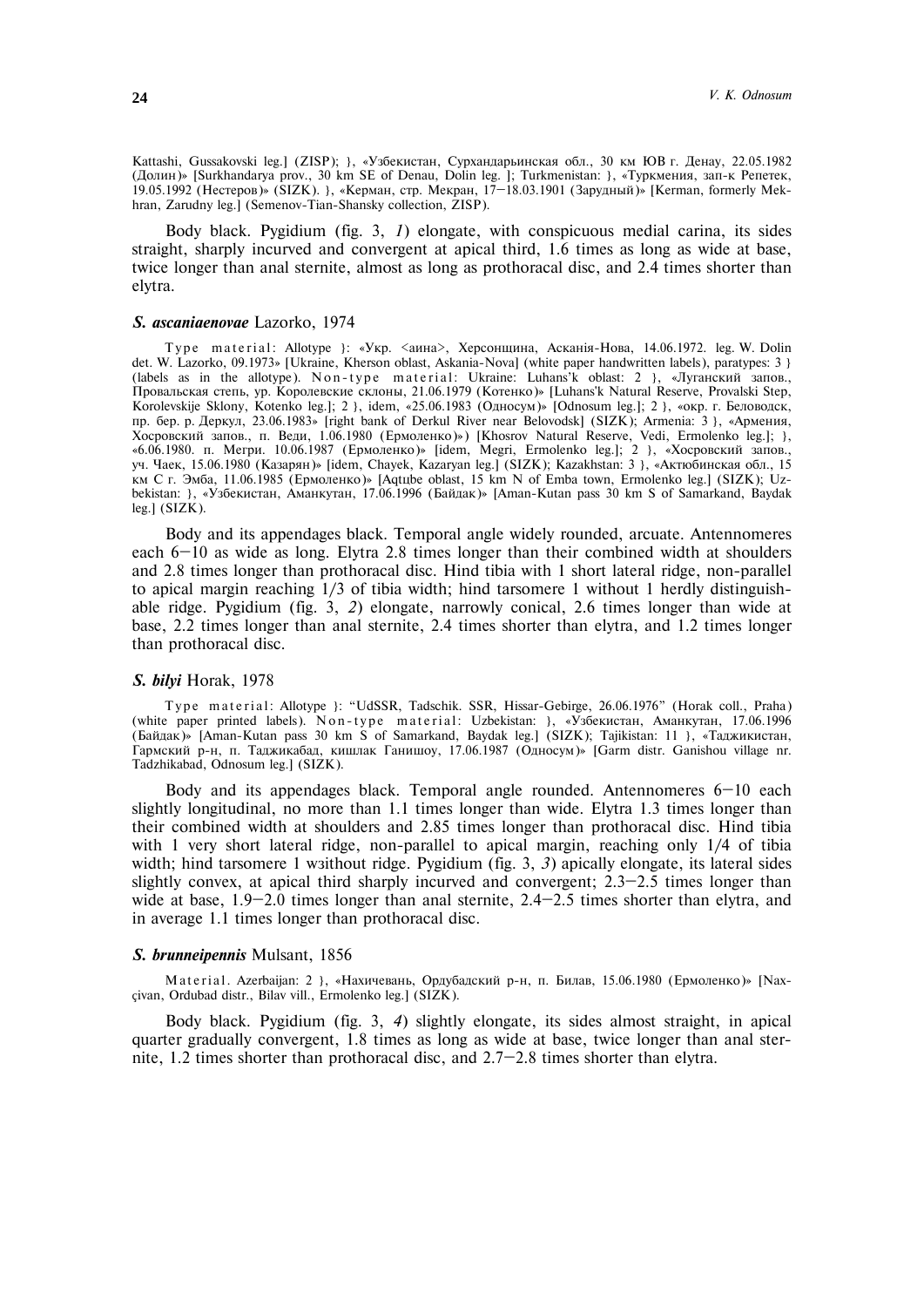

Fig. 3. Pygidium of female: *1 – Stenalia araxicola; 2 – S. ascaniaenovae; 3 – S. bilyi; 4 – S. brunneipennis; 5 – S. gracilicornis; 6 – S. iranica; 7 – S. testacea.*

Рис. 3. Пигидий самки: *1 — Stenalia araxicola; 2 — S. ascaniaenovae; 3 — S. bilyi; 4 — S. brunneipennis; 5 — S. gracilicornis; 6 – S. iranica; 7 – S. testacea.*

## *S. gracilicornis* Baudi, 1878

Material. Cyprus: }, Kyrenia, Karavas, 05.1973 (Pfeffer leg.), 2 }, 11-17.05.1973 (Vesely leg.); 3 }, Pelop. m., Mt. Taigetos, Asafigion, 14-15.06.1974 (Horak & Svihla leg.) (Horak coll.); Armenia: }, «Армения, Хосровский запов, п. Веди, 20.06.1980 (Ермоленко)» [Khosrov Natural Reserve, Vedi, Ermolenko leg] (SIZK); Azerbaijan: 9 }, «Нахичевань, Ордубадский р-н, п. Билав, 15.06.1980 (Ермоленко)» [Naxçivan, Ordubad distr., Bilav vill. [N 39°05' E 45°50'], Ermolenko leg.]; 2 }, idem, 5.04.1997 (Долин)» [Dolin leg.] (SIZK).

Body black. Pygidium (fig. 3, *5*) with lateral sides slightly convex, 1.9 times longer than wide at base, 1.6–1.7 times longer than anal sternite, 1.2 times shorter than prothoracal disc, and 2.5—2.6 times shorter than elytra.

#### *S. iranica* Horak, 1981

Material. 2 } (paratypes): "E. Iran, Kahurak, 23-24.04.1973. Loc. no. 176. Exp. Nat. Mus. Praha" (printed labels on white papers).

Body yellowish brown with golden sheen. Abdominal sternites brownish red at their posterior margin. Temporal angle wiedely rounded, arcuate. Elytra brown, slightly darkened at shoulders, 2.5—2.6 times longer than their combined width at shoulders. Hind tibia with 2 lateral ridges, parallel to apical margin. Pygidium (fig. 3, *6*) wide and short, only 1.2—1.4 longer than wide at base, its sides straight, broadly arcuate convex, sharply convergent at apical third.

# *S. testacea* (Fabricius, 1787)

Material. Portugal: 2 }, Alentejo, Grandola, 12.07.1979 (Batten coll.); Algeria: }, "Algeria bor., Bouria, 10.06.1971 (Hoffer & Horak leg.)" (coll. Horak); Ukraine: Kherson oblast: 3 ), «Херсонская обл., коса Арабатская стрелка, 29.06.1979 (Котенко)» [sand-spit Arabatskaya Strelka, Kotenko leg.]; Zaporizhzha oblast: 2 },